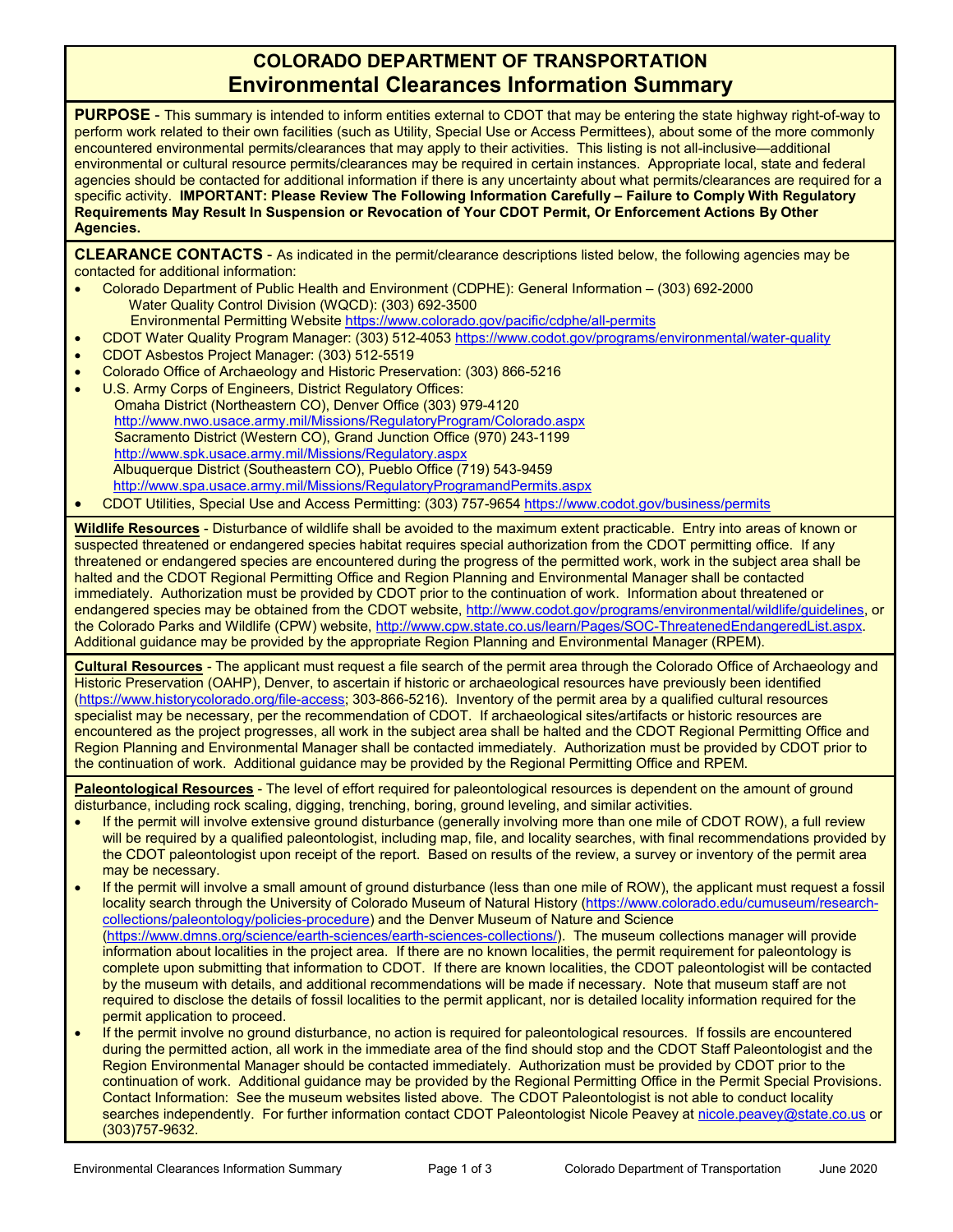**Hazardous Materials, Solid Waste** - The Solid Wastes Disposal Sites and Facilities Act C.R.S. 30-20-100, et al, and Regulations Pertaining to Solid Waste Disposal Sites and Facilities (6 CCR 1007-2), prohibit solid waste disposal without an approved Certificate of Designation (a landfill permit). The Colorado Hazardous Waste Act C.R.S. 25-15-301 et al, and the Colorado Hazardous Waste Regulations (6 CCR 1007-3) prohibit the transfer, storage or disposal (TSD) of hazardous waste except at permitted TSD sites. There are no permitted landfills or TSD sites within the State Highway Right of Way. Therefore, all solid or hazardous wastes that might be generated by the activities of entities entering the State Highway Right of Way must be removed from the ROW and disposed of at a permitted facility or designated collection point (e.g., for solid waste, a utility or construction company's own dumpster). If pre-existing solid waste or hazardous materials contamination (including oil or petroleum contaminated soil, asbestos, chemicals, mine tailings, etc.) is encountered during the performance of work, the permittee shall halt work in the affected area and immediately contact the CDOT Regional Permitting Office for direction as to how to proceed. *Contact Information:* Theresa Santangelo-Dreiling, CDOT Hazardous Materials Management Supervisor: (303) 512-5524.

**Asbestos Containing Materials, Asbestos Contaminated Soil** - All work on asbestos containing materials (ACM) must comply with the applicable requirements of the CDPHE Air Pollution Control Division's (APCD) Regulation 8. Disposal of ACM, and work done in asbestos-contaminated soil, must comply with the CDPHE Hazardous Materials and Waste Management Division's (HMWMD) Solid Waste Regulations. The application for any CDOT permit must specifically identify any ACM involved in the work for which authorization is being requested. Additional guidance or requirements may be specified in the permit special provisions. *Contact Info:* CDPHE APCD and HMWMD Regulations can be accessed via the CDPHE Environmental Permitting Website listed above. Additional information **concerning clearance on CDOT projects** is available from the CDOT Asbestos Project Manager (303) 512-5519, or Theresa Santangelo-Dreiling, Hazardous Materials Management Supervisor: (303) 512-5524.

**Transportation of Hazardous Materials** - No person may offer or accept a hazardous material for transportation in commerce unless that person is registered in conformance with the United States Department of Transportation regulations at 49 CFR, Part 171. The hazardous material must be properly classed, described, packaged, marked, labeled, and in condition for shipment as required or authorized by applicable requirements, or an exemption, approval or registration has been issued. Vehicles requiring a placard, must obtain authorization and a State HAZMAT Permit from the Colorado Public Utilities Commission. *Contact Information:* For authorization and more info call the Federal Motor Safety Carrier Administration, US DOT for inter- and intrastate HAZMAT Registration (303) 969-6748. Colorado Public Utilities Commission: (303) 894-2868.

**Discharge of Dredged or Fill Material – 404 Permits Administered By the U.S. Army Corps of Engineers, and Section 401 Water Quality Certifications Issued by the CDPHE WQCD** - Clean Water Act section 404 permits are often required for the discharge of dredged or fill material into waters of the U.S., including wetlands. Several types of section 404 permits exist, including nationwide, regional general, and individual permits. Nationwide permits are the most commonly authorized type for activities with relatively minor impacts. If an individual 404 permit is required, section 401 water quality certification from the CDPHE WQCD is also required. Contact the appropriate Corps District Regulatory Office for information about what type of 404 permit may be required (contact information above). Contact the CDPHE Water Quality Control Division at (303) 692-3500.

**Working on or in any stream or its bank** - In order to protect and preserve the state's fish and wildlife resources from actions that may obstruct, diminish, destroy, change, modify, or vary a natural existing stream or its banks or tributaries, it may be necessary to obtain a Senate Bill 40 certification from the Colorado Department of Natural Resources. A stream is defined as 1) represented by a solid blue line on USGS 7.5' quadrangle maps; and/or 2) intermittent streams providing live water beneficial to fish and wildlife; and/or 3) segments of streams supporting 25% or more cover within 100 yards upstream or downstream of the project; and/or 4) segments of streams having wetlands present within 200 yards upstream or downstream of the project measured by valley length. The CPW application, as per guidelines agreed upon by CDOT and CPW, can be accessed at [https://www.codot.gov/programs/environmental/wildlife/guidelines.](https://www.codot.gov/programs/environmental/wildlife/guidelines)

**Erosion and Sediment Control Practices** - Any activities that disturb one or more acres of land require a Stormwater Construction Permit (SCP) from the CDPHE-WQCD. Erosion & sediment control requirements will be specified in that permit. In situations where a stormwater permit is *not* required, all reasonable erosion and sediment control measures should be taken to minimize erosion and sedimentation. Control practices should be in accordance with CDOT Standard Specifications 107.25, 208, 213 and 216 [\(https://www.codot.gov/business/designsupport/cdot-construction-specifications\)](https://www.codot.gov/business/designsupport/cdot-construction-specifications). The CDOT Erosion Control and Stormwater Quality Guide (website: [https://www.codot.gov/programs/environmental/landscape-architecture/erosion-storm-quality\)](https://www.codot.gov/programs/environmental/landscape-architecture/erosion-storm-quality) can also be used to design erosion/sediment controls. *Contact Information:* Contact the CDPHE-WQCD at (303) 692-3500. Website[: https://www.colorado.gov/pacific/cdphe/wq-construction-general-permits](https://www.colorado.gov/pacific/cdphe/wq-construction-general-permits)

**Site Stabilization** - All disturbances require a stabilization plan, native seeding or landscape design plan according to applicable CDOT Standard Specifications 212-217 and 623. The CDOT Erosion Control and Stormwater Quality Guide should also be used to plan restoration of disturbed vegetation. Website: [https://www.codot.gov/programs/environmental/landscape](https://www.codot.gov/programs/environmental/landscape-architecture/erosion-storm-quality)[architecture/erosion-storm-quality](https://www.codot.gov/programs/environmental/landscape-architecture/erosion-storm-quality)

**Stormwater Discharge From Industrial Facilities** - Discharges of stormwater runoff from certain types of industrial facilities, such as concrete batch plants - require a CDPS Stormwater Permit. *Contact Information:* Contact the CDPHE-WQCD at (303) 692- 3500. Website:<https://colorado.gov/pacific/cdphe/wq-commerce-and-industry-permits>

**Concrete Washout** - Waste generated from concrete activities shall NOT be allowed to flow into the drainage ways, inlets, receiving waters, or in the CDOT ROW. Concrete waste shall be placed in a temporary concrete washout facility and must be located a minimum of 50 feet from state waters, drainageways, and inlets. Concrete washout shall be in accordance to CDOT specifications and quidelines at <https://www.codot.gov/business/designsupport/cdot-construction-specifications> and refer to the specifications and their revisions for sections 101, 107 and 208.

**Construction Dewatering (Discharge or Infiltration) and Remediation Activities** - Discharges of water encountered during excavation or work in wet areas may require a Construction Dewatering or Remediation Activities Discharge Permit. *Contact*